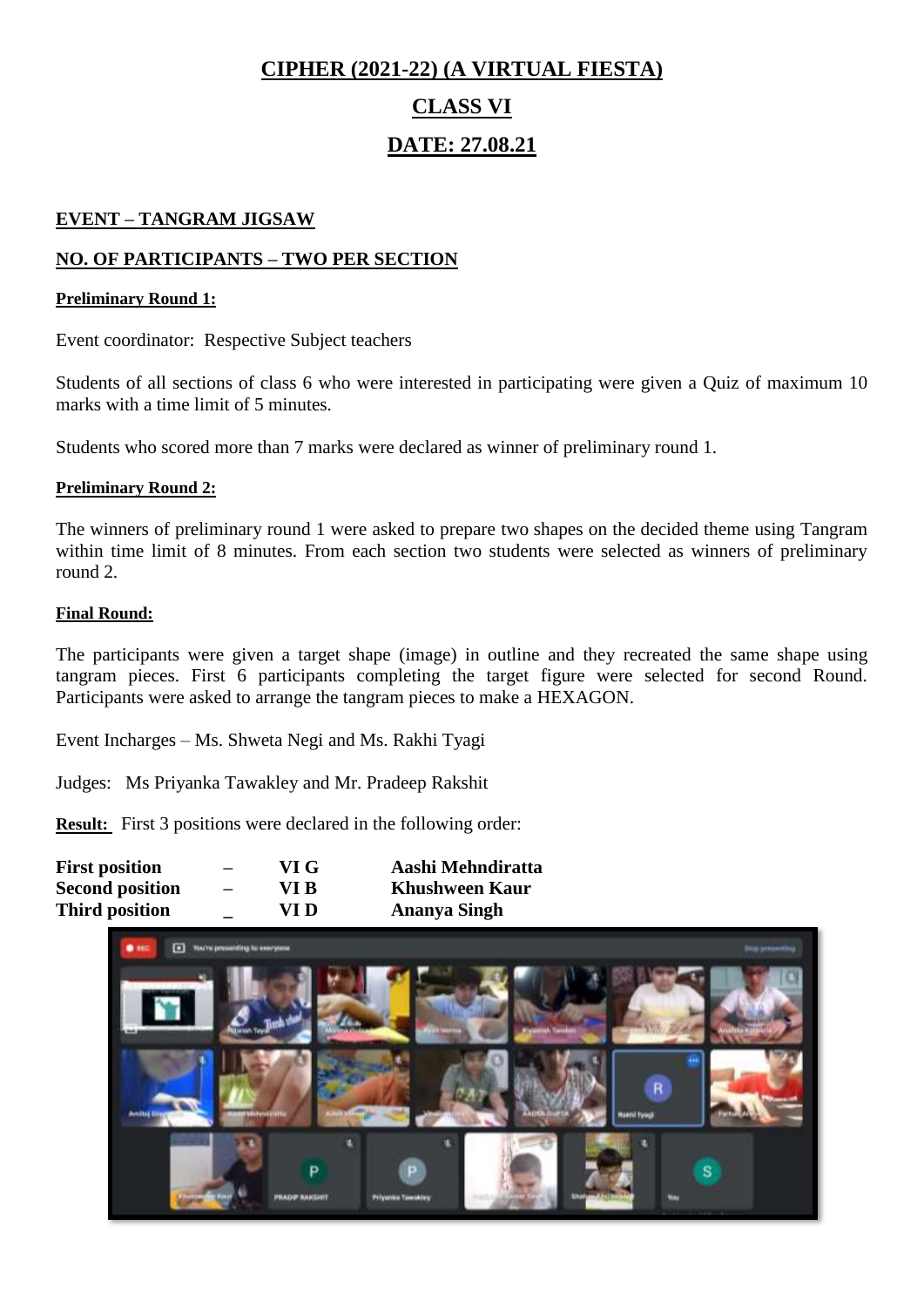





## **CIPHER (2021-22) (A VIRTUAL FIESTA)**

# **CLASS VII DATE: 27.08.21**

#### **EVENT – MODEL MAKING USING 3D SHAPES**

#### **NO. OF PARTICIPANTS – ONE (INDIVIDUAL PARTICIPANT) FROM EACH SECTION**

#### **Preliminary Round:**

Event coordinator: Respective Subject teachers

All the students were given a task to make nets of two solid shapes with the given measurements within the given time frame. Students gave the brief description of their idea of making a 3D model from best out of waste in the final round. One student per section was selected for the final round on the basis of precision and time taken for the nets making.

#### **Final Round:**

Event coordinator: Ms Yasheel Gupta and Ms Taru Malhotra

Judges: Ms Jyoti Sharma and Ms Pranita

The students selected for the final round made models using 3D and 2D shapes on the online google meet. The students used cube, cuboid, triangular pyramid, cone, cylinder and portrayed a scene through it.

Students and the teachers put in their sincere efforts to make the project a success.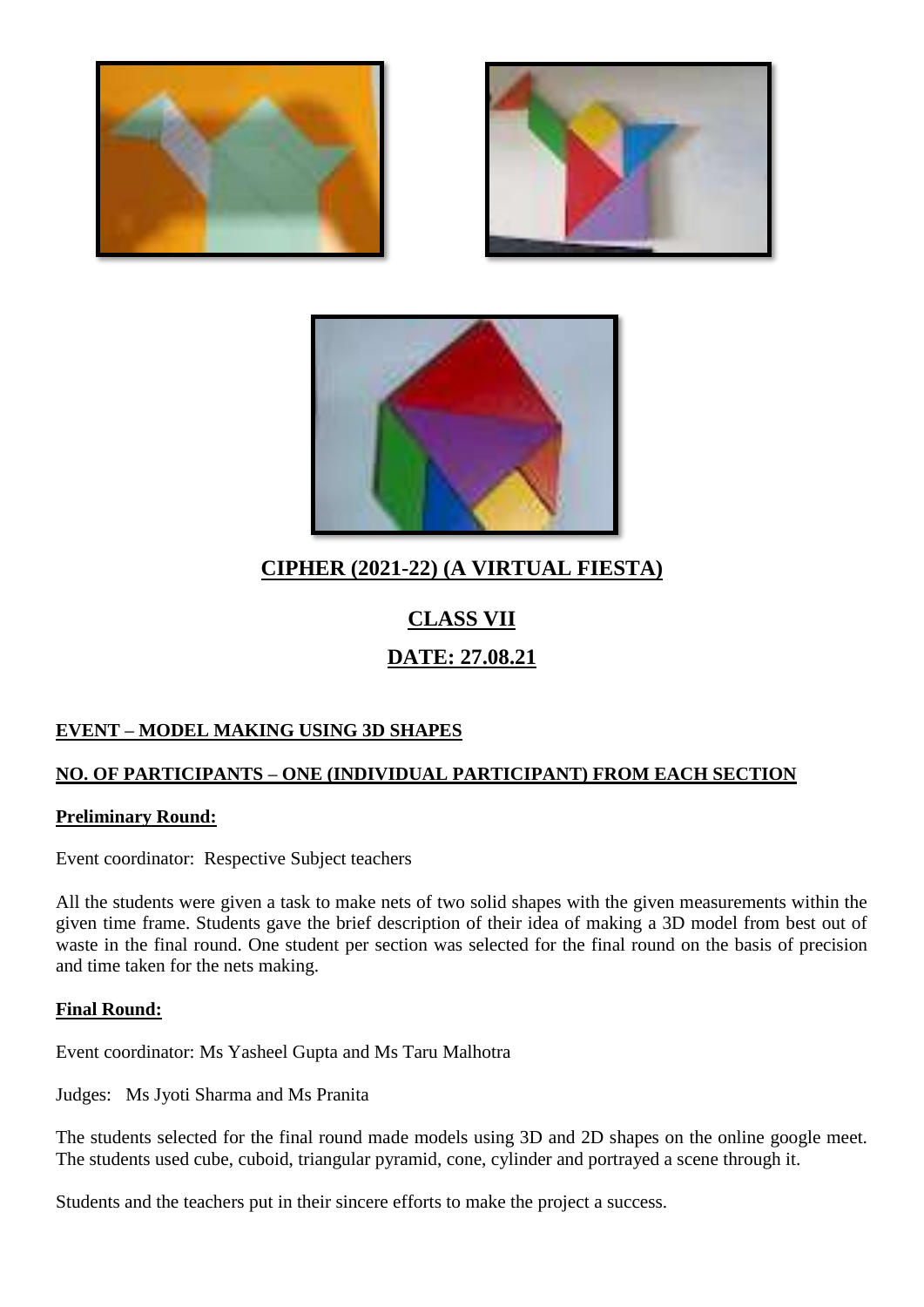- **7 E Amber Khera \_\_\_\_\_\_ First position**<br> **7 A Abuzar \_\_\_\_\_ Second position**
- 
- **7 A Abuzar 1 Abuzar Second position**<br> **7 B Pragyan Tawakley Third position Pragyan Tawakley**











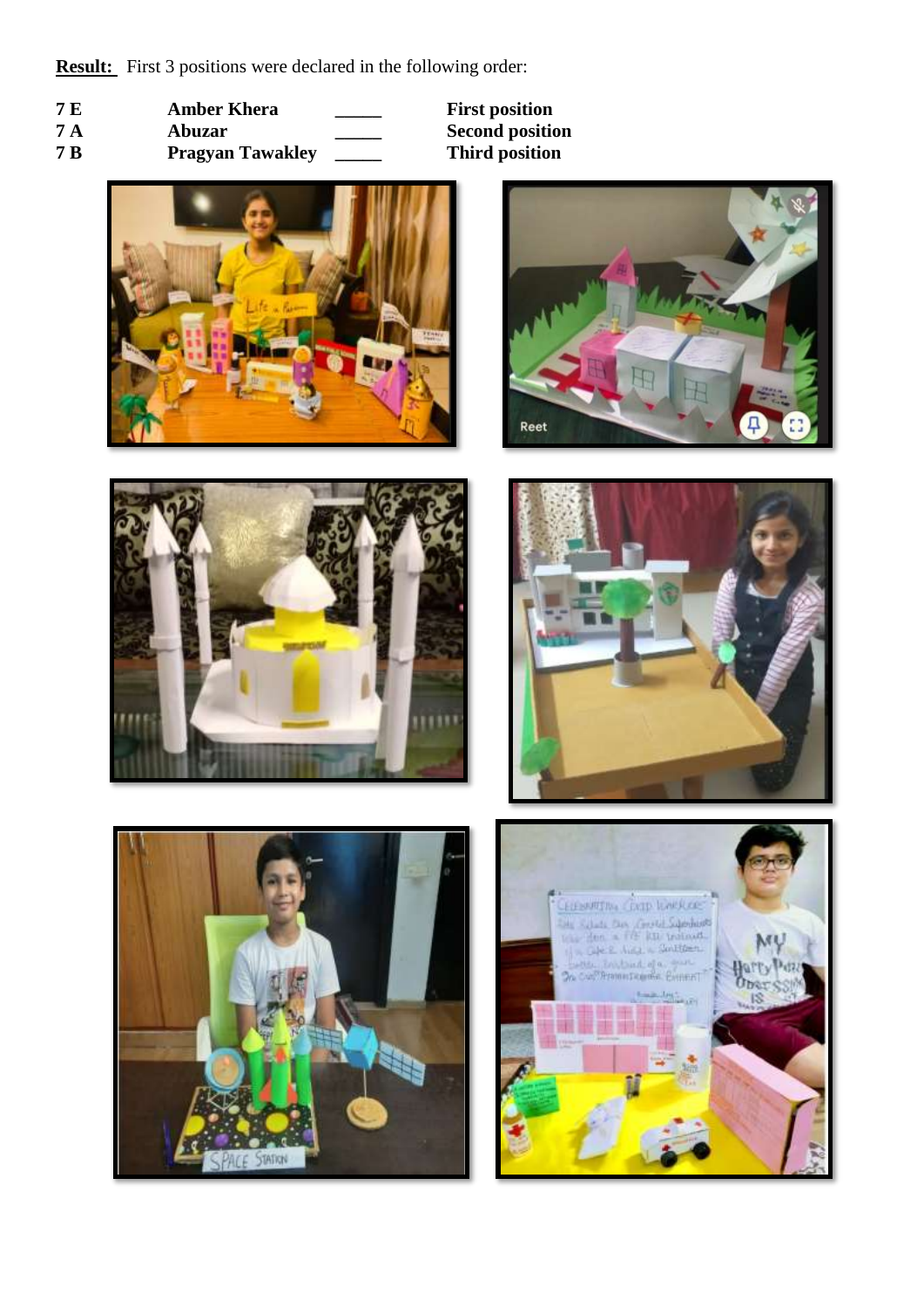# **CIPHER (2021-22) (A VIRTUAL FIESTA) CLASS VIII DATE: 27.08.21**

#### **NAME OF THE EVENT – STORYTELLING**

#### **NO. OF PARTICIPANTS – TWO PER SECTION**

"The moving power of mathematical inventions is not reasoning but imagination".

In this event, students from all the sections narrated very beautiful stories with innovative ideas of mathematical concepts along with creative props. Each participant has shown their best efforts and were remarkably good.

This activity nurtured creativity as well as critical thinking amongst the students and helped them hone their communication skills which will facilitate their holistic development. Some glimpses of the event are shown below.

It was a well-organized competition and the best three performances were rewarded.

|  |  | <b>Result:</b> First 3 positions were declared in the following order: |
|--|--|------------------------------------------------------------------------|
|  |  |                                                                        |

| <b>POSITION</b> | <b>CLASS/SEC</b> | <b>NAME OF THE STUDENTS</b> |
|-----------------|------------------|-----------------------------|
| <b>FIRST</b>    | VIII E           | Aryan Keshwani              |
|                 | VIII F           | <b>Krish Devgan</b>         |
| <b>SECOND</b>   | VIII A           | <b>Tapas</b>                |
|                 | VIII G           | <b>Syed Aqdas Ali</b>       |
| <b>THIRD</b>    | VIII D           | Anika Saksena               |
|                 | VIII H           | <b>Ibaad Umair</b>          |

Event Coordinators – Ms.Rashmi Bhartiya and Ms. Davesh Lobo

Judges: Ms Manisha Paul and Ms Neha Shrivastava

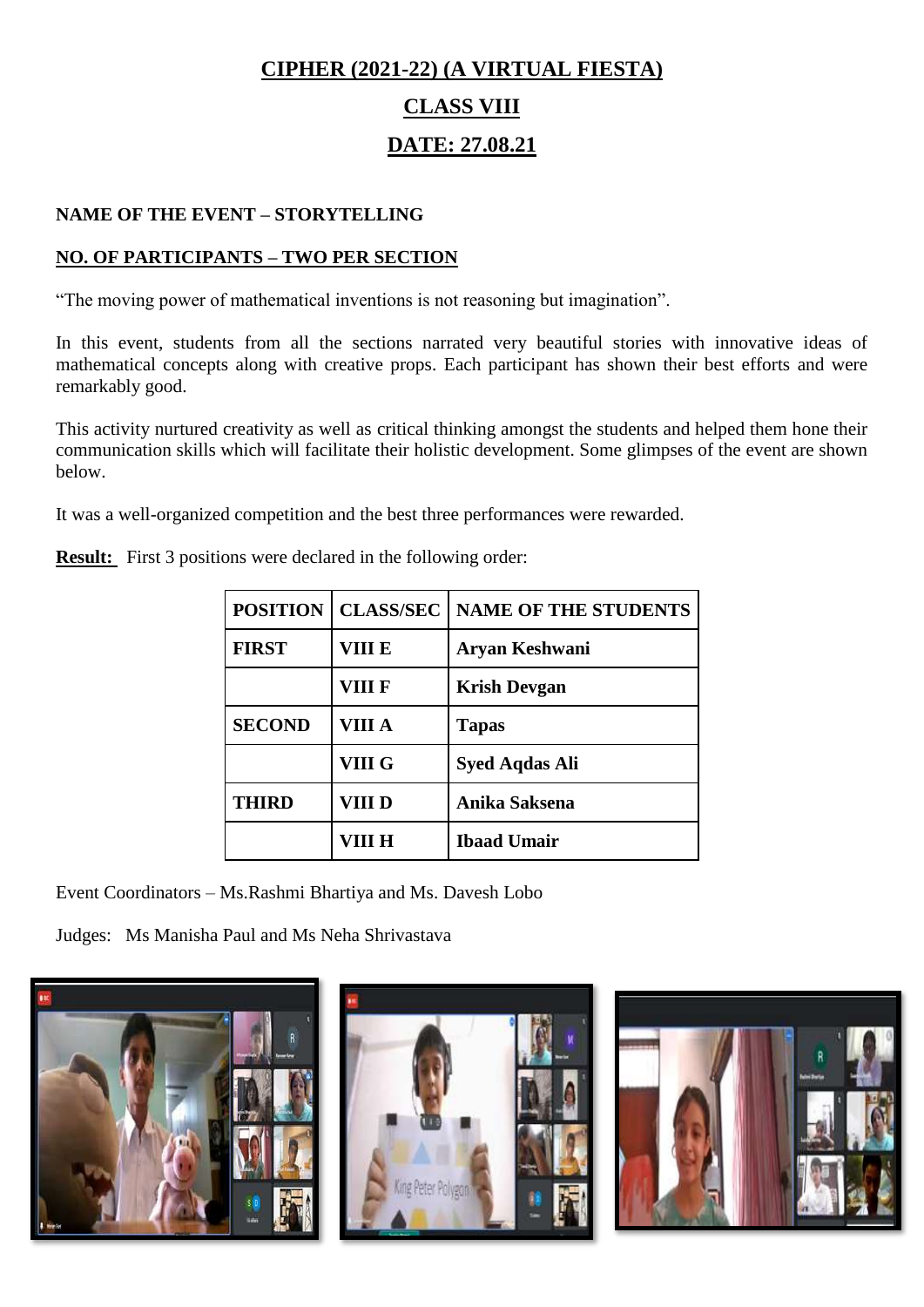#### **CIPHER (2021-22) (A VIRTUAL FIESTA)**

# **CLASS IX DATE: 27.08.21**

#### **NAME OF THE EVENT - TREASURE HUNT**

#### **NO. OF PARTICIPANTS – FIVE PER SECTION**

The TREASURE HUNT event was aimed at igniting the spirit of mathematical understanding among the students. The questions were based on Mathematical Aptitude, Logical Reasoning and Mental Ability. The Problem solving and Critical thinking skills of the students were tested.

#### **PRELIM ROUND**:

Event coordinator: Respective Subject teachers

All the students from all sections of Class IX participated in the QUIZ Round. The participants were given a google form containing 15 questions and 20 minutes to answer all the questions. From this round, the top 5 highest score achievers from each section of Class IX moved to Round 2.

**FINAL ROUND**: The participants were given a google form containing 6 questions and 45 minutes to answer all the questions. The numerical answers gave the clues to the location of the TREASURE. From this round, the top 5 highest score achievers were declared the winners.

Event coordinators: Ms Vandana Garg and Ms Neena Wason

| 1 <sup>st</sup> | <b>Rishit Kunwar</b>    | IXF  |
|-----------------|-------------------------|------|
| 2 <sub>nd</sub> | <b>Raghav Aggarwal</b>  | IXF  |
| 3rd             | Aryan Rajshekhar        | IX I |
| 3rd             | <b>Nischay Rangwani</b> | IXF  |
| 3rd             | <b>Rhythm Gupta</b>     | IX A |
|                 |                         |      |

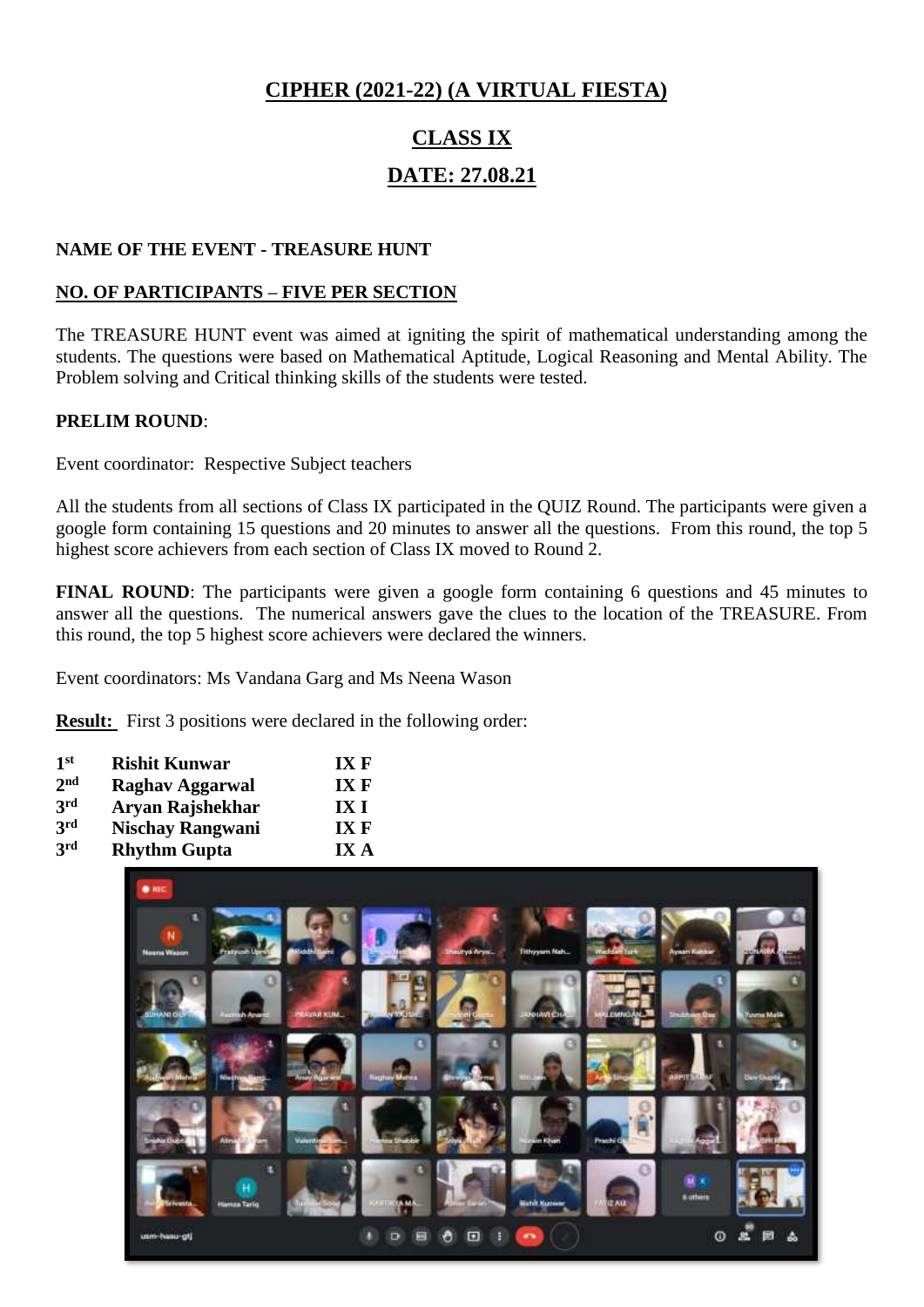

## **CIPHER (2021-22) (A VIRTUAL FIESTA)**

### **CLASS XI**

### **DATE: 27.08.21**

#### **NAME OF THE EVENT: DISCOVERIES IN MATHEMATICS**

#### **NO. OF PARTICIPANTS – TEAM EVENT (11 TEAMS)**

In this event each team made and presented a power point presentation based upon the lives and achievements of one Mathematician. The students showed the main work such as theorems or mathematical models given by the mathematician and also mentioned some real-life applications of the theorems in their presentation. The studies of Euler, Gauss, Mahavira, Pascal were presented beautifully by each team. The audience got the chance to learn a lot of different methods and untouched parts of mathematics through their peers, such as Collatz conjencture and along with that, Pythagoras theorem, Basic Proportionality theorems were revisited.

The teams were judged on the basis of presentation, speech and content.

Event coordinator: Ms Manisha Paul and Ms Rashmi Sagar

Judge: Mr Naveen Kumar and Ms Rashmi Sagar

|              |                 | POSITION   CLASS/SEC   NAME OF THE STUDENTS |
|--------------|-----------------|---------------------------------------------|
| <b>FIRST</b> | XI <sub>B</sub> | <b>Arnav Singh Sethi</b>                    |
|              |                 | <b>Arya Dayal</b>                           |
|              |                 | Ananya Bhatia                               |
|              |                 | <b>Astha Rai</b>                            |
|              |                 |                                             |